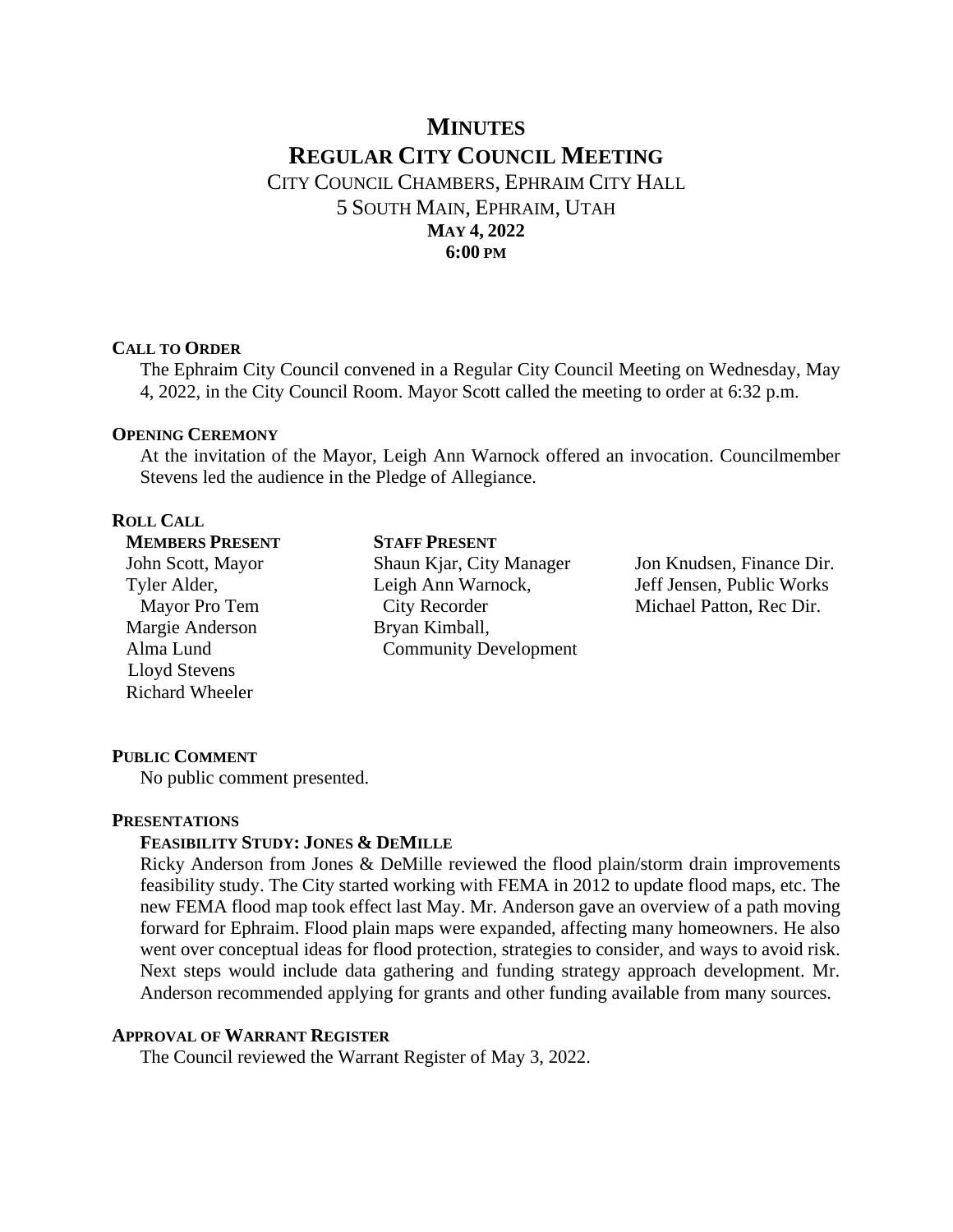*Councilmember Anderson moved to approve the May 3, 2022, Warrant Register as presented. The motion was seconded by Councilmember Stevens. The vote was unanimous. The motion carried.*

### **APPROVAL OF THE 3 RD QUARTER FINANCIALS**

*Councilmember Wheeler moved to approve the 3rd Quarter Financials as presented. The motion was seconded by Councilmember Alder. The vote was unanimous. The motion carried.*

### **APPROVAL OF MINUTES**

The Council reviewed the minutes of the April 6, 2022, and April 27, 2022, Work Meeting and Regular City Council Meetings.

*Councilmember Stevens moved to approve the April 6, 2022, and April 27, 2022, Council Work Meeting and Regular City Council Meeting Minutes as presented. The motion was seconded by Councilmember Wheeler. The vote was unanimous. The motion carried.*

## **APPROVAL OF THE APRIL 27, 2022, CDBG SECOND PUBLIC HEARING MINUTES**

*Councilmember Anderson moved to approve the April 27, 2022, CDBG Second Public Hearing Minutes as presented. The motion was seconded by Councilmember Wheeler. The vote was unanimous. The motion carried.*

# **ABILITY 1 ST UTAH: DONATION REQUEST**

Craig Ezzell, Youth Program Coordinator for Ability 1<sup>st</sup> Utah, requested a donation to help with their summer student program. They operate programs designed to help support people with disabilities living in Sanpete County and Juab County. More and more students are applying for support. They are seeking a one-time donation for the summer program. Councilmember Alder suggested they also apply for RAP tax funding.

*Councilmember Wheeler moved to approve a donation to Ability 1st Utah in the amount of \$1,000. The motion was seconded by Councilmember Alder. The vote was unanimous. The motion carried.*

# **EPHRAIM CITY POLICY 22-01: HEALTHY FOOD AND BEVERAGE CHOICES POLICY**

Discussion and possible approval of a policy promoting healthy food and beverage choices in Ephraim. The policy meets criteria for a Healthy City designation, qualifying the City for possible grant opportunities.

*Councilmember Anderson moved to approve ECP 22-01, Healthy and beverage choices policy as presented. The motion was seconded by Councilmember Wheeler. The vote was unanimous. The motion carried.*

### **ECR 22-03: FIRE PROTECTION AGREEMENT & VEHICLE EXTRICATION AGREEMENT**

Approval of ECR 22-03, a resolution authorizing execution of the 2022 Fire Protection and Vehicle Extrication Agreements between Ephraim City and Sanpete County.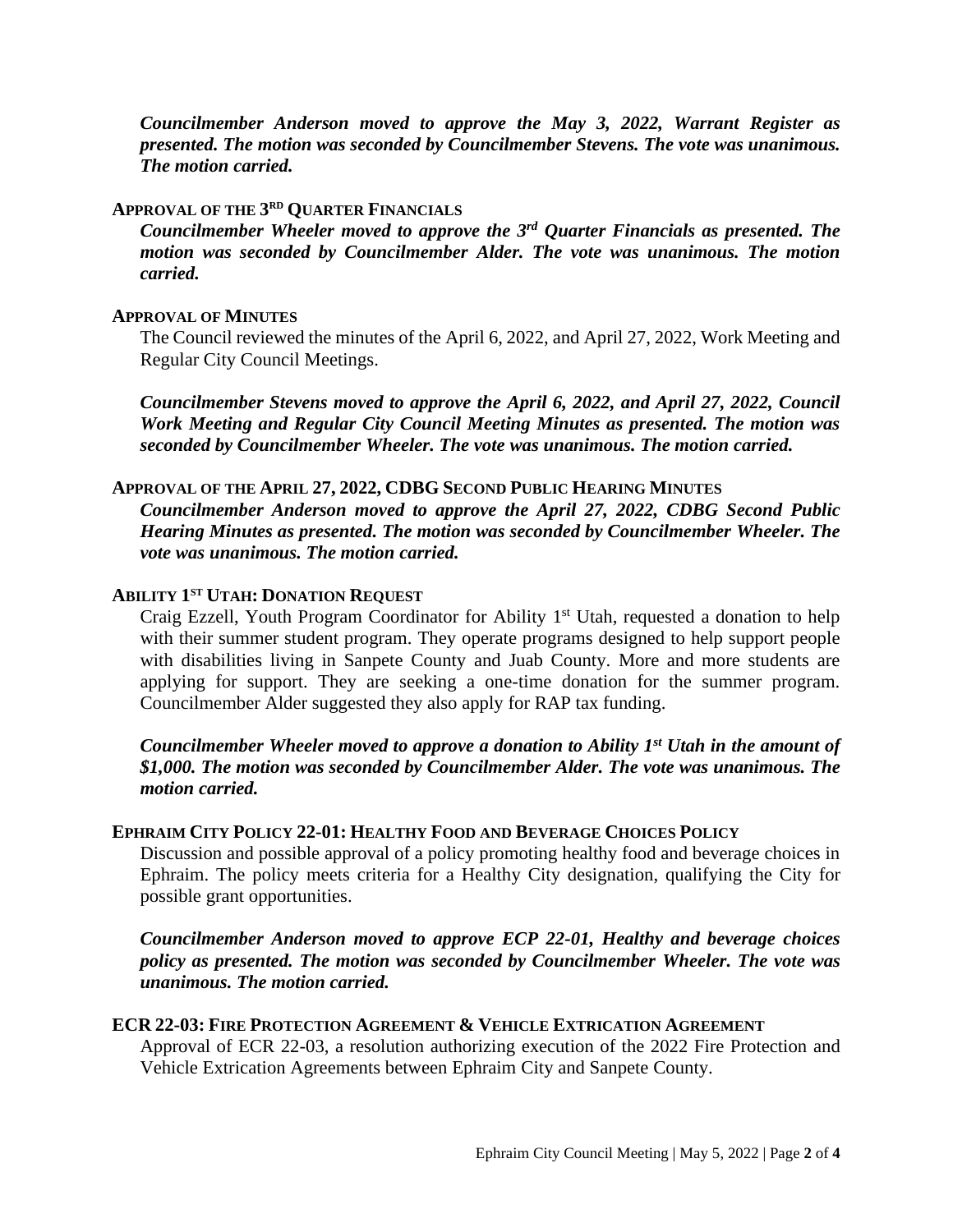*Councilmember Stevens moved to approve ECR 22-03 authorizing execution of the 2022 Fire Protection Agreement. The motion was seconded by Councilmember Wheeler. The vote was unanimous. The motion carried.*

### **APPROVAL OF 2-LOT SUBDIVISION: GEOFF DEARING**

This item calls for review and possible final approval of a two-lot subdivision located at approximately 150 E 700 N consisting of a total of 10 acres in the C2 zone. The north piece is for proposed housing for 80 units. The Council asked about a through-road for the future along that proposed subdivision, and whether it met the requirements of the General Plan. It wasn't listed on the General Plan.

*Councilmember Wheeler moved to approve a 2-lot subdivision for Geoff Dearing located at approximately 150 E 700 N. The motion was seconded by Councilmember Anderson. The vote was unanimous. The motion carried.*

### **APPOINTMENTS AND COUNCIL REPORTS**

#### **Tyler Alder**

**Recreation Board –** We had a great turnout for soccer. Down in numbers for baseball signups.

### **Margie Anderson**

**Youth City Council –** Currently accepting new applications for the upcoming year.

### **Richard Wheeler**

**Senior Board –** They have added a couple of staff members and will resume Board meetings in June for the first time since COVID.

**Airport Board –** Struggling to get assignments made for the Fly-in but think it will all come together.

#### **Lloyd Stevens**

**Scandinavian Festival –** This will be a whole new festival. The Committee meet weekly from here on out.

### **CITY MANAGER REPORT**

**Budget** - We are trying to get it right with the high inflation numbers.

**Planner Position** – Bryan has done some recruiting in Cedar City. We have received two applications for the planner position.

#### **ADJOURNMENT**

*There being no further business to come before the Council for consideration, Councilmember Alder moved the Regular Council Meeting adjourn at 7:44 p.m. The motion was seconded by Councilmember Anderson. The vote was unanimous. The motion carried.*